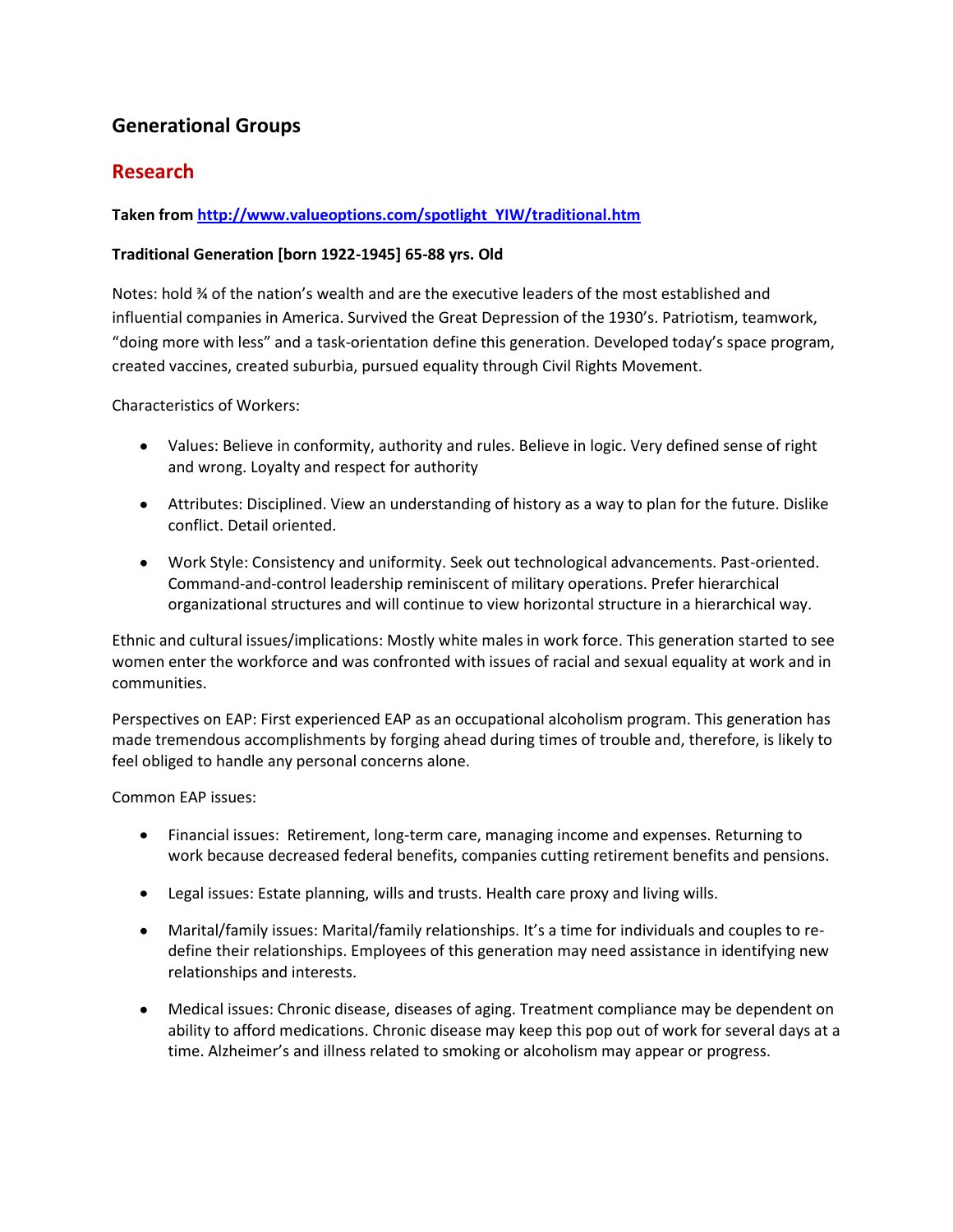- Mental Health Issues: Depression. This generation is very unlikely to seek mental health services and views depression as an embarrassment to be handled alone. Because this generation respect's authority, the managers role in referring a person to the EAP is extremely important.
- Substance abuse issues: Disease. Long-term alcohol abuse leading to disease. Misuse of alcohol may become more pronounced to reduce the stress of unmanaged mental health issues or as a strategy to avoid uncomfortable relationships.

#### **Baby Boomer Generation [born 1946-1964] 46-64 yrs. Old**

Notes: Often portrayed by the media as a generation of optimism, exploration, and achievement. Compared to previous generations, more young adults pursued higher education or relocated away from family to pursue career and educational interests. Complex collective identity from influences of Vietnam War, increasing racial tensions, and self-exploration and peace movement of the 60s. This generation participated and saw some of the greatest social changes in the country's history during the 60's and 70's with the Civil Rights Movement and the Women's Movement. Coined phrases such as "glass ceiling" and "equal opportunity workplace" and began using personality profiles to build awareness of how to get along with all co-workers.

Characteristics of Workers:

- Values: individual choice, community involvement, prosperity, ownership, self-actualization, health and wellness.
- Attributes: adaptive, goal-oriented, focus on individual choices and freedom, adaptive to a diverse workplace, positive attitude.
- Work Styles: confidence in tasks, emphasize team-building, seek collaboration/group decision making, avoid conflict.

Ethnic and cultural issues/implications: Equal rights among races and genders not fully realized. With time, might anticipate greater poverty among minority members.

Perspectives on EAP: This generation has driven the development of EAP services over the last 20 yrs. Took it from just alcohol recovery to assistance with work stress, family issues, depression, anxiety, grief and loss issues, financial and work/life services.

Common EAP issues:

Financial issues: savings and debt management. Retirement planning. Unchecked spending prompted by the economic boom in the 80's and materialistic greed. High secured and unsecured debt balances, college tuitions, elder care and medical expenses taking a toll. Recent market fluctuations and social security uncertainty increase anxiety. Many boomers want to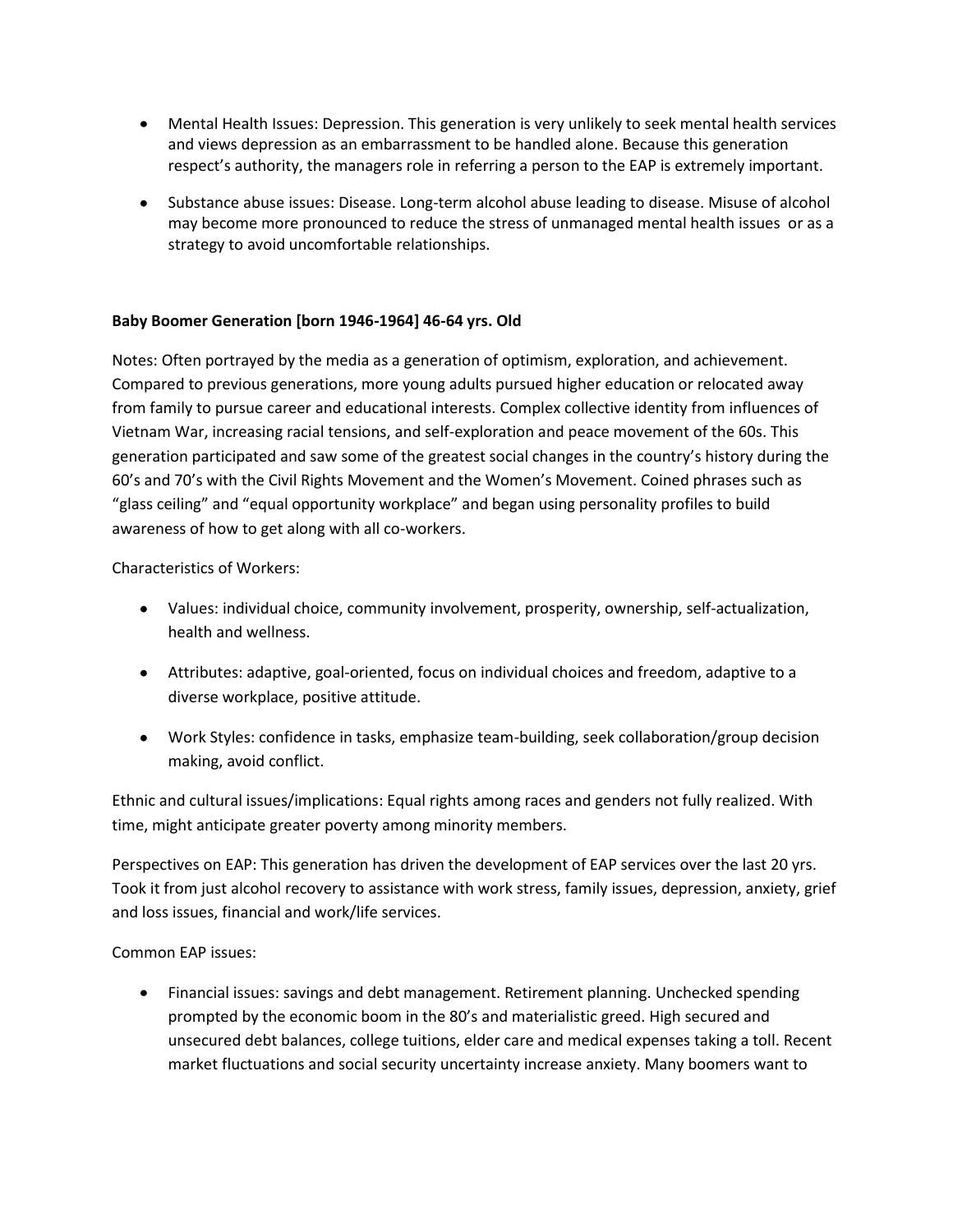work beyond 65 for income and sense of identity. Some may retire into leisure pursuits or another career.

- Legal issues: Estate planning, wills and trusts, long-term care, issues of aging relatives. Planning for self and for parents – handling estate once parents have passed – sometimes from long distance. Divorce is an issue – couples reassess relationship once children move away.
- Marital/family issues: depression, anxiety, self-esteem. Sandwich generation stress from caring for children and parents can be felt as financial and marital stress and may impact absenteeism, performance and fatigue.
- Medical issues: Lifestyle issues, chronic illness. More employees may be receiving treatment for breast, colon, prostate cancers. This group is very receptive to prevention programs designed to minimize risk.
- Mental health issues: Depression, anxiety, self-esteem. This generation known for pursuing activities and spending money on self-improvement services. Will readily access mental health services and psychiatric meds. Mental health services framed as self-improvement and coaching may increase utilization.
- Substance abuse issues: Disease, prescription drug use. Alcoholism w/physical effects, medications used to relieve pains from aging and surgeries.

### **Generation X [born 1965-1980] 30-45 yrs. Old**

Notes: Gen Xers were pushed towards adulthood at an age earlier than any other recent generation. They found the future disappointing and somewhat unappealing, wondering what it would hold. They grew up in the era of emerging technology and political and institutional incompetence – Watergate, three mile island, Bhopal, Iranian hostage crisis, Iran-Contra, Clinton-Lewinsky. Technology rapidly advanced making items smaller and faster – calculators, fax machines, computers. Spent less time with parents – latchkey kids – sometimes taking care of siblings while both parents worked. Autonomy and self-reliance, rather than respect for authority. Economic decline at the end of the 80s. Ungraciously called the "boomerang" generation, many returned to live with parents in the 20s.

Characteristics of Workers:

- Values: Contribution, feedback and recognition, autonomy, time with manager.
- Attributes: Adaptability, independence.
- Work Styles: High-quality end results, productivity, balance between work and life work to live not live to work, flexible work hours/job sharing appealing, free agents, see self as a marketable commodity, comfortable with authority but not impressed with titles, technically competent, internal promotion, ethnic diversity.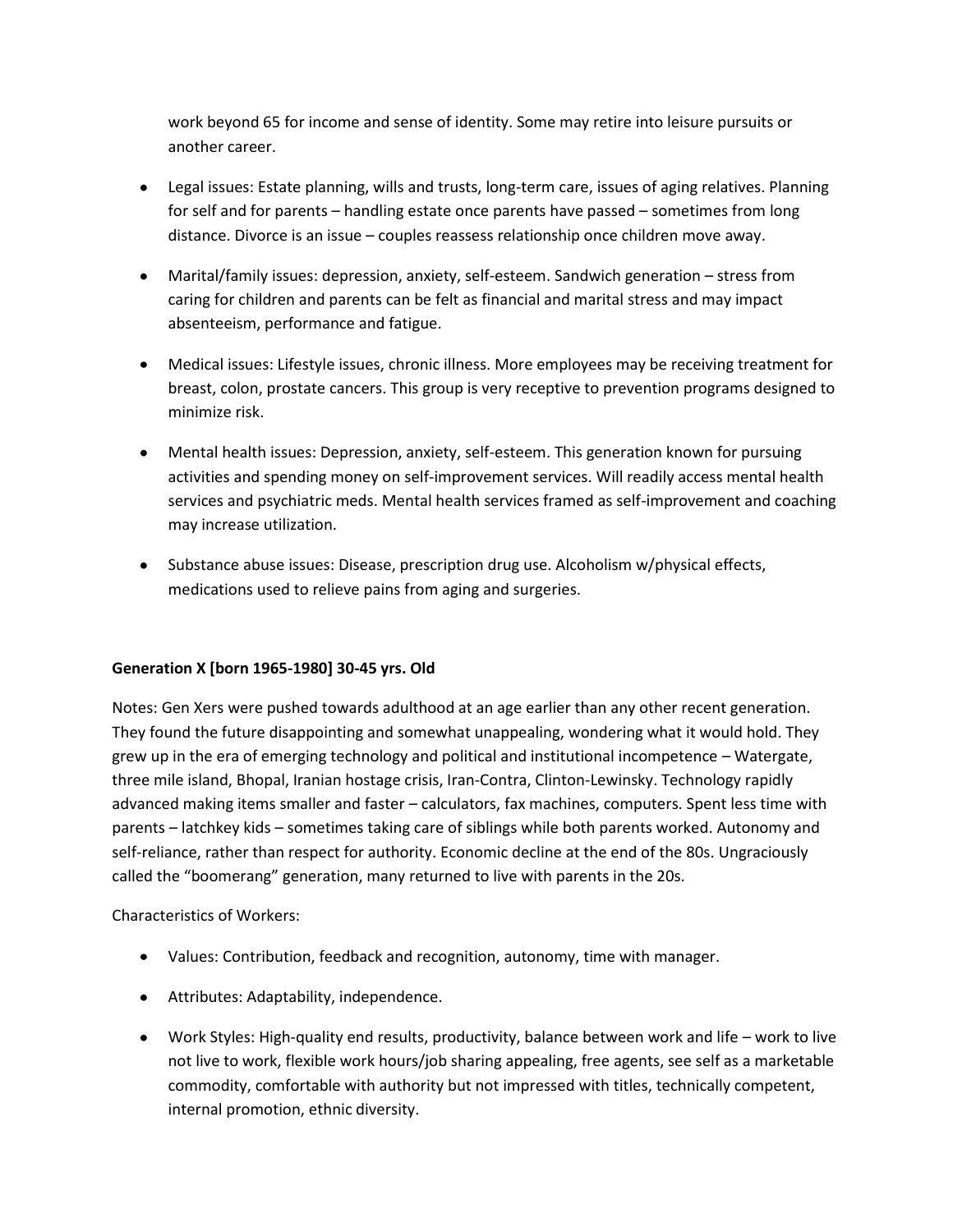Ethnic and cultural issues/implications: Used to different cultures, single-parent and blended families, embraces diversity.

Perspectives on EAP: For this generation EAP has evolved to work/life services. Skill development and wellness seminars, work/life programs, workplace programs designed for flexibility will draw Gen X's participation.

Common EAP issues:

- Financial issues: One-income families with children, savings. This generation has been much better than previous about saving money. However, for parents determined to raise their children with less dependence on day care, many seek part-time, depend on family, or stay at home – reducing household income.
- Legal issues: Divorce, child custody and support. Divorce rate generally less than national average, however divorce rate is high and viewed to be normal by many.
- Marital/family issues: Career vs. marriage and family, parenting roles, relationships. Factors such as financial dependence on parents and generational expectations for women to work and contribute significantly to household income have narrowed choices for this generation when choosing to marry or begin a family. The age of marriage increased to late 20s to early 30s. Gen Xers wanted to raise children differently than their parents "it takes a village to raise a child", they emphasize it takes *parents* to raise a child. Child raising is more traditional and pragmatic. Courtship by women is more frequent. Career minded people of this generation are more likely to find and receive emotional support from friends, then committed romantic relationships, hence the term "urban tribe". Due to economic conditions, some Xers are choosing to live together in group homes.
- Medical issues: Pregnancy, smoking-related health issues. Although marriage was delayed until later in life, now Gen Xers are having children at a higher rate than ever – by the year 2000, 65% of women aged 25-34 had had children. Smoking rates for ages 25-44 have the highest prevalence at 25.6% according to the CDC (2003).
- Mental health issues: Depression, anxiety, eating disorders. Depression and anxiety are very common due to the many stressors related to upbringing and social experiences. High divorce rate of parents contributed to depression. Confusion and anxiety related to meaningful intimacy. Eating disorders – extreme thinness associated with success, achievement and class – reinforced by men.
- Substance abuse issues: Marijuana, alcohol. Binge drinking and drugs less associated with this generation as work and family modify their usage. Drug testing very common at work. Problems are caught earlier.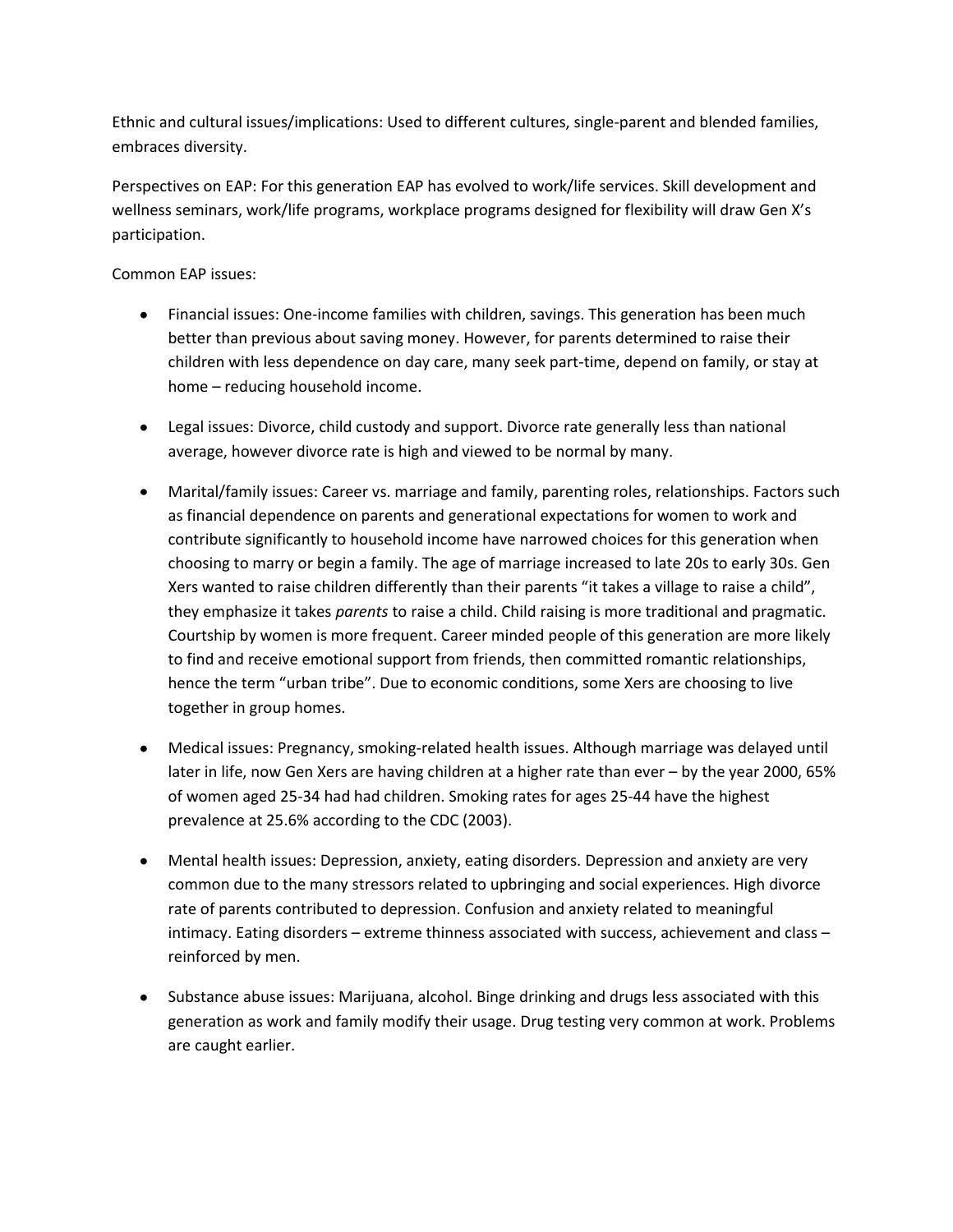#### **Generation Y [born 1980-1994] 16-30 yrs. Old**

Notes: Social scientists have recently identified a new developmental period – emerging adulthood. This period is characterized by self-exploration, experimentation, and promise. Technological advancements and real-time media and communication drive their expectation for immediacy. Whereas Baby Boomers saw the future as theirs, Gen Xers found the future disheartening, Gen Y questions whether they will have a future. Affected by Columbine and Sept. 11. "Live for today" and "Just Do It" attitudes. Due to Baby Boomer parents coddling their children, Gen Y workers have high expectations of recognition and reward from others with minimal effort on their part. Close ties still to parents and look for supervisors to provide that same nurturing role. Many have seen their parents lose jobs as a result of downsizing and reorganizations – producing feeling that work is temporary and unreliable. This group can be opportunistic and will job hop to meet immediate wants, needs. Grew up with "a village raising a child" and "no child left behind". These workers prefer to work in teams rather than individually and are easily accepting of diversity.

Characteristics of Workers:

- Values: Self-expression is more important than self-control, marketing and branding self is important, violence is an acceptable means of communication, fear living poorly – this is related to lifestyle enjoyment not wealth, Respect must be earned; it is not freely granted based on age/authority/title.
- Attributes: Adapt rapidly, crave change and challenge, create constantly, exceptionally resilient, committed and loyal when dedicated to an idea/cause/product, Accept others of diverse backgrounds easily and openly, global in perspective.
- Work Styles: Want to know how what they do fits into the big picture and need to understand how everything fits together – want to effect change and make an impact, view their own work as an expression of themselves – not as a definition of themselves, exceptional multi-taskers – need more than one activity happening at a time, seek active versus passive involvement, less likely to seek managerial or team leadership positions that would compromise life outside of work, seek flexibility in work hours and dress code, seek a relaxed work environment – bright colors/open seating/personal touches, expect corporate social responsibility and will not work for – or purchase products from – organizations that are not socially responsible, seek work in teams, seek continuing learning and will take advantage of training made available to them, want everything instantly – everything now, effort can be separated from reward – there is no such thing as pay for performance, feeling of entitlement, seek to balance lifestyle and work – with more focus on lifestyle.

Ethnic and cultural issues/implications: Approximately 20% of students have one foreign born parent. It is anticipated that by 2050 50% of pop will be Hispanic or Asian. Gen Y is openly accepting of diverse backgrounds and beliefs, which creates a community of tolerance and inclusion.

Perspectives on EAP: Predisposition to seeking treatment only in crisis.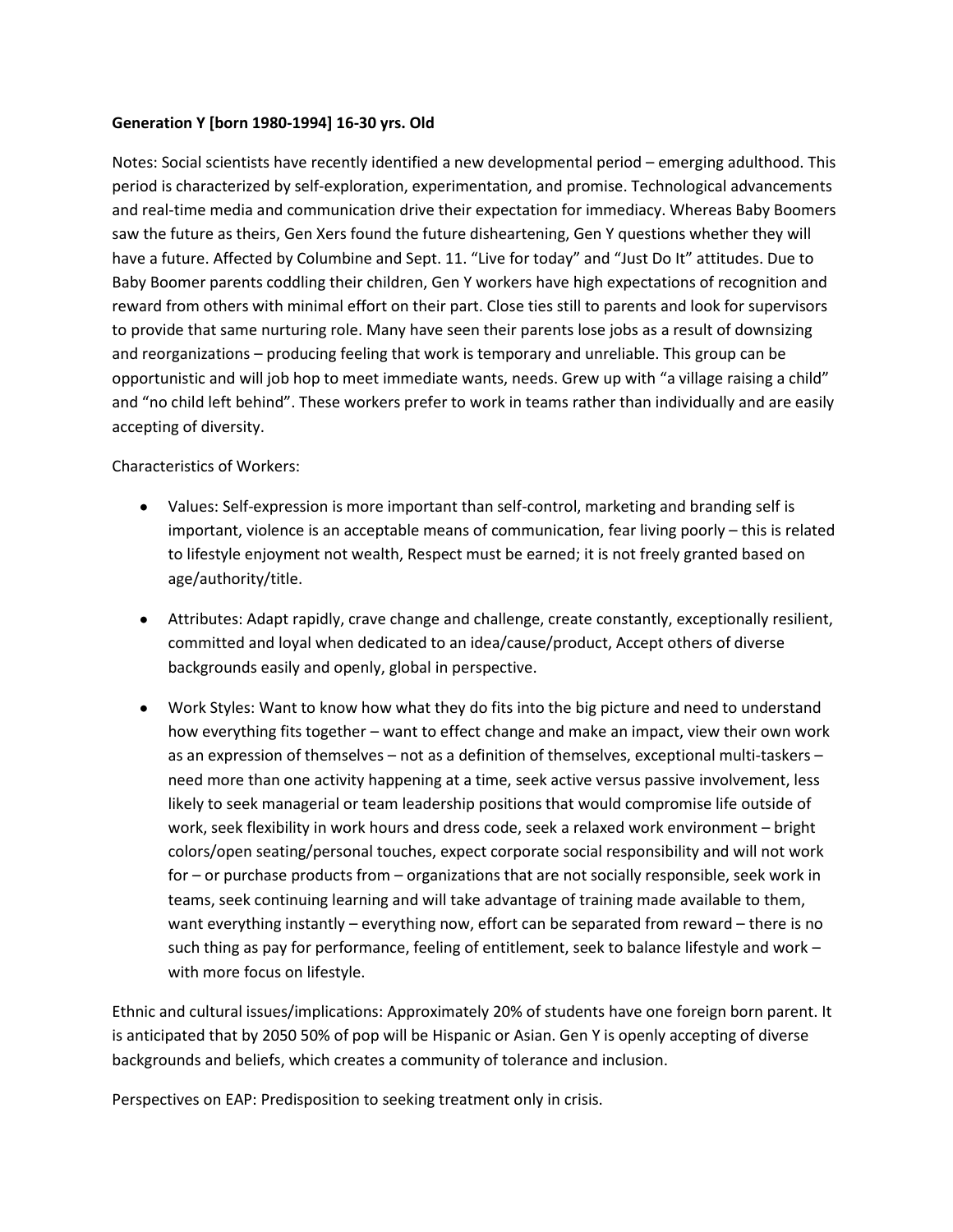Common EAP issues:

- Financial issues: Debt management, savings, loans and credit. Gen Y view financial independence as a pre-requisite for adulthood and before considering serious romantic relationships or marriage. May live at home or co-habit because income does not cover expenses. Basic skills in establishing a budget, debt reduction, managing savings may be lacking
- Legal issues: Traffic violations, drunk driving, criminal issues (such as assault), child custody and support.
- Marital/family issues: Communication, financial dependence, effective communication, healthy relationships, cohabitation. Communication between parents and emerging adults can be difficult – especially when emerging adults are financially and possibly shelter dependent on parents. Gen Yers are trying to figure out if they want marriage which may have future financial implications with divorce or if they want to cohabitate without marriage.
- Medical issues: Pregnancy, routine preventative medical care, accidents. Many are accessing the ER for routine medical care – suggests unfamiliar with medical benefits, have not developed relationship with primary care physician, or lack of insurance.
- Mental health issues: Depression, anxiety, appearance of long-term/chronic disorders such as bipolar disorder and thought disorders. Emerging adulthood is a time of significant transition both socially and psychologically. Anxiety disorders are most often reported by young workers and are the most common reason for seeking mental health services. The early 20s is a time when more chronic mental illnesses first appear. Risk of suicide is high when treatment is delayed and illness becomes severe.
- Substance abuse issues: Binge drinking, experimentation with illicit drugs.

### **Cornell University – Benefits Office – endowed active & retiree under 65 health plans, leading conditions sorted by member age group & number of patients, CY 2009**

**(Sorted By Generation, Top 10)** key ENT = ear, nose, throat. Otitis = ear infection. NOS = not otherwise specified. NEC=not classified under any other grouping.

**Age 65+** (Prevention/admin health encounters, Eye disorders – degenerative, Hypertension – essential, Infec/Inflamm – skin subcutaneous tissue, Anthropothies/Joint disord NEC, Lipid disord, Cancer – skin, Coronary artery disease, Tumors – skin – benign, Diabetes)

**Age 46-64** (Prevent/Admin health encounters, Infections – ENT ex otitis med, Anthropathies/joint disord NEC, Infec/Inflam – skin subcu tiss, Hypertension – essential, Lipid disorders, Eye disorders – NEC, Infections – respiratory – NEC, Spinal/back disorders – low back, ENT disorders – NEC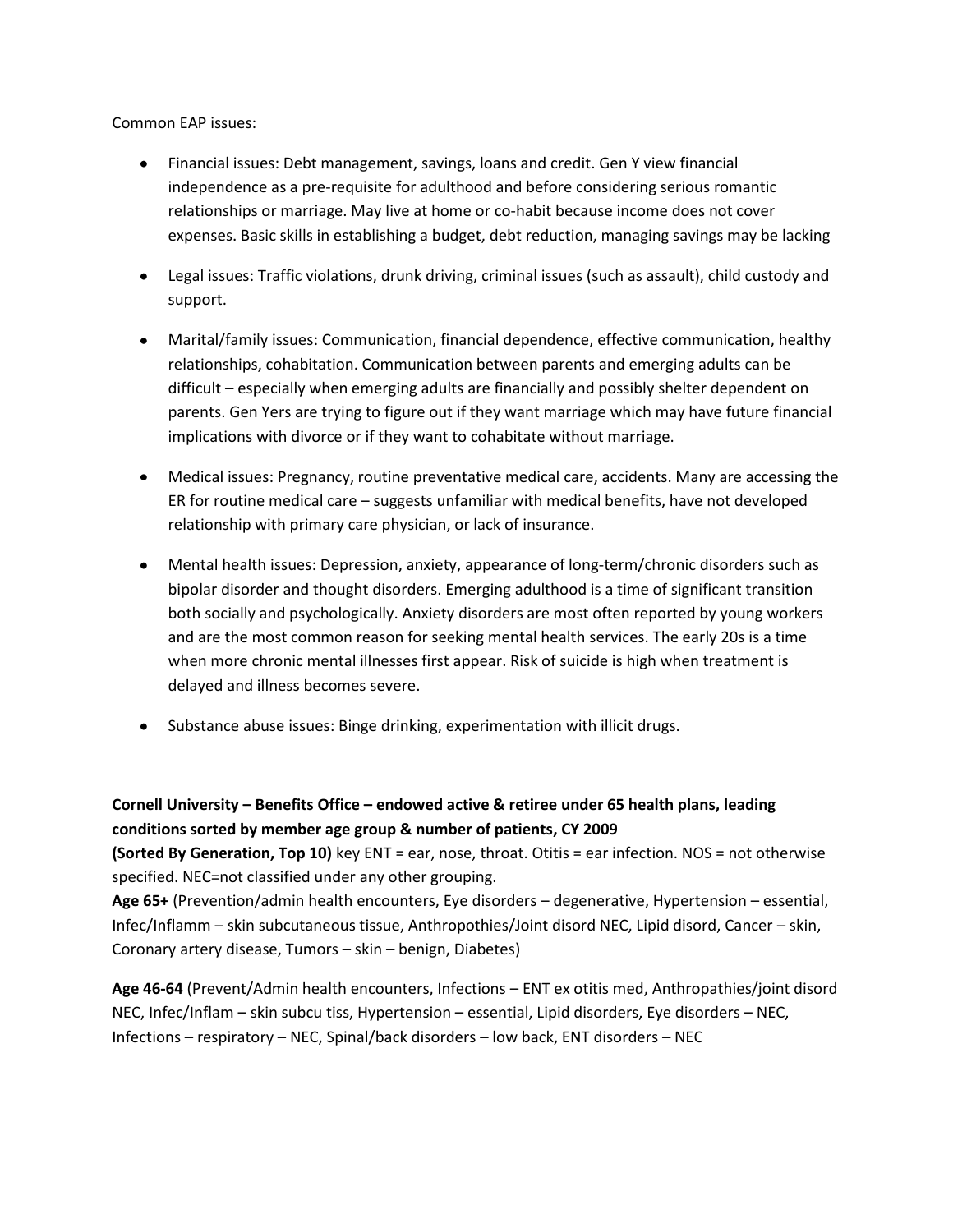**Age 31-45** (Prevent/Admin health encount, Infections – ENT ex otitis med, Infec/Inflam – skin/subcu tissue, Arthropothies/Joint disord – NEC, Eye Disorders – NEC, Infections – respiratory – NEC, Spinal/Back disord – low back, Spinal/Back disord – Ex low, ENT disorders, Tumors – skin – benign)

**Age 16-30** (Prevent/Admin health encount, Infections – ENT Ex otitis med, Infec/inflame – skin/subcu tiss, Eye disord – NEC, Infections – respiratory – NEC, Infections – NEC, ENT Disorders – NEC, Anthropothies/joint disorders – NEC, Oral and Dental Disorders – NEC, Signs/Symptoms/Oth cond – NEC)

## **National statistics 2008 – principal diagnosis only – rank order of CCS principal diagnosis category by number of discharges**

**Age 18-44** (trauma to vulva and perineum, other maternal complications of birth and puerperium, previous cesarean section, other complications of pregnancy, mood disorders, normal pregnancy and/or delivery, hypertension during pregnancy, fetal distress and abnormal forces of labor, early or threatened labor)

**Age 45-64** (hardening of the heart arteries and other heart disease, osteoarthritis, chest pain, spondylosis – intervertebral disc disorders, pneumonia, complication of medical device/implant or graft, mood disorders, heart attack, congestive heart failure, chronic obstructive lung disease)

**Age 65-84** (congestive heart failure, osteoarthritis, pneumonia, hardening of the heart arteries and other disease, cardiac dysrhythmias, chronic obstructive lung disease, septicemia, heart attack, acute cerebrovascular disease, complication of medical device/implant or graft)

## **CDC/NCHS, Health, United States 2009 (highlights)**

- Population in U.S. approximately 300 million, projected 440 million in 2050
- In 2007 approx. 12% of pop was 65+, projected 2050 that 20% will be 65+
- 2005-2006 68% of 20-74 year old are overweight (includes obese); approximately 35% obese
- Often or almost always had trouble sleeping: 32% of females ages 18-44, 38% of females age 45- 64, 34% of females age 65+; 23% of males age 18-44, 28% of males age 45-64, 30% of males age 65+. 16% of females age 45-64 yrs old often or almost always took sleeping pills or medications to help them sleep.
- Flu vaccinations: About 70% of people aged 75-84 took the flu vaccine; only about 25% aged 50- 64 were inoculated.
- 2007, Age 45-64: hypertension 46% at poverty level, 30% twice or more poverty level; diabetes – 19% at poverty level, 9% twice or more poverty level; serious heart conditions – 12% at poverty level, 6% twice or more poverty level.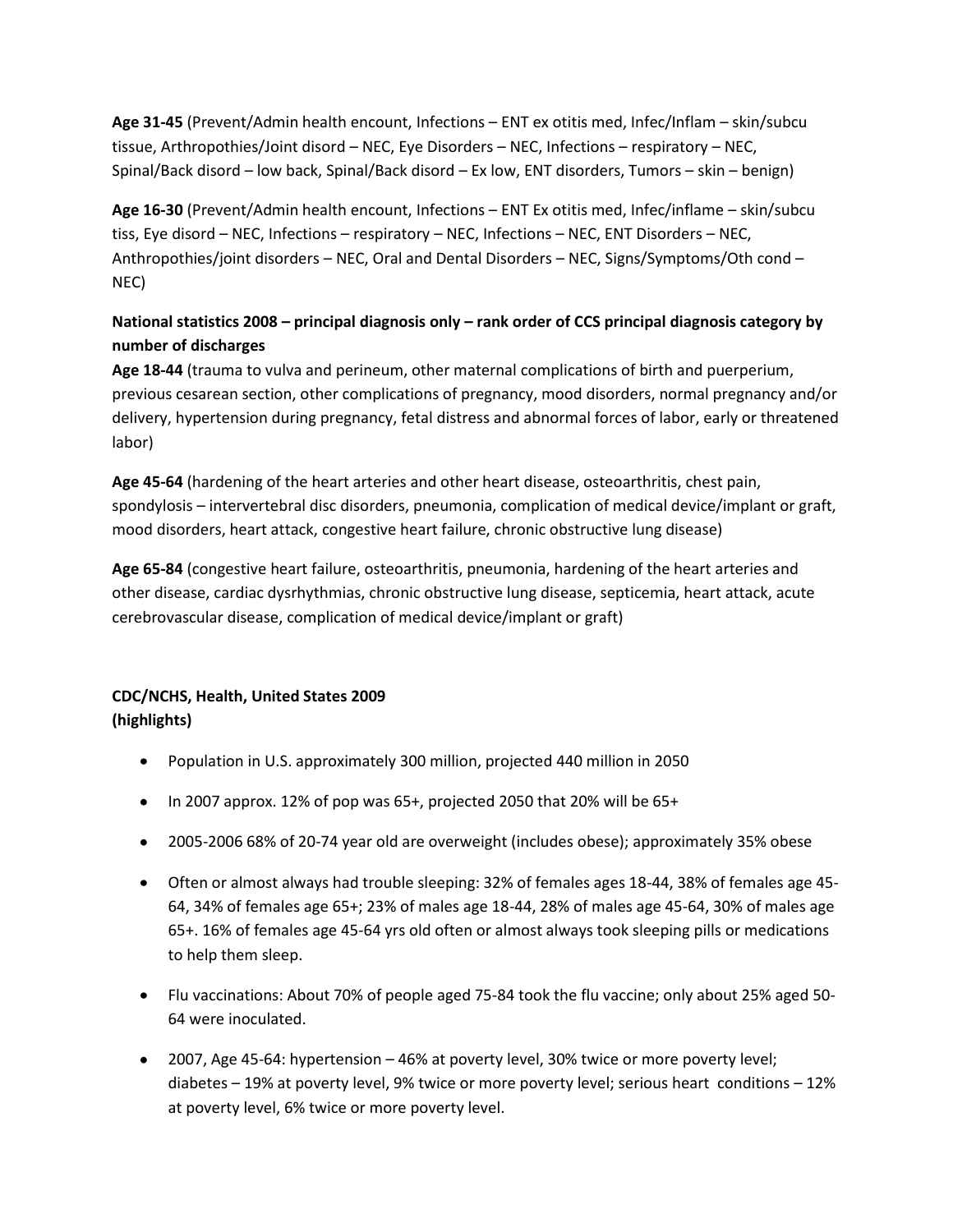- Depression in adults, 2005-2006: age 18-39 is 4.7%; age 40-59 is 7.3%; age 60+ is 4.0%
- Activity limitation caused by chronic conditions, 2006-2007, 12-17 age, # per 1,000: 24.7 ADHD; 31.6 learning disability
- Activity limitation caused by chronic conditions among working-age adults, 2006-2007, # per 1,000: 18-44 yrs old, 14 mental illness, arthritis or other musculoskeletal; 45-54 yrs, 23 mental illness, 27 heart or other circulatory, 58 arthritis or other musculo.; 55-64 yrs old, 28 mental illness, 31 diabetes, 61 heart or other circ., 99 arthritis or other musculo.; 65-74 yrs old, 41 diabetes, 96 heart or other circ., 122 arthritis or other musculo.; 75-84 yrs old, 138 heart or other circulo., 167 arthritis or other musculo.; 85+ yrs old, 89 vision, 72 hearing, 204 heart, 281 arthritis.
- All ages. Leading causes of death in order are: all causes, heart disease, cancer, stroke, unintentional injuries, chronic lower respiratory disease, diabetes. Cancer, chronic lower respiratory disease, and diabetes are showing upward trends since 1950.
- 2007, under age 65, uninsured about 15%, Medicaid approx. 12%.
- 2007, length of time uninsured: age 18-24 18% uninsured for >12 months; age 25-34 20% uninsured for >12 months; age 35-44 14%; age 45-54 11%; age 55-64 9%.
- 2007, personal health care expenditures, source of funds: 36% private health insur, 14% out of pocket, 22%Medicare, 9%Medicare (federal), 7%Medicaid (state).
- Medicare expenditures have grown from about 100 billion in 1990 to about 400 billion in 2007.
- In age 65+10 out of every 100 pts received MRI/CT/PET scans in physician office or in hospital outpatient program in 1996. In 2007 30 out of every 100 pts received scans.
- Total knee replacements in adults age 45+ has climbed from 26% in 1996 to 44% in 2006.
- Number of people getting colonoscopies by age group 1996 vs. 2006: 18-44 yrs old 29 vs. 67 (visits per 10,000 population), 45-64 yrs old 106 vs. 383, 65-74 yrs old 216 vs. 637, 75-84 yrs old 229 vs. 517, 85+ 97 vs. 174.
- From 1996 to 2006 assisted reproductive technology cycles increased by approximately 10,000 in age groups 35-37, 38-40, and 41+ and grew by about 25,000 in under 35 pop.
- 2006 antidiabetic drug use by age group: 45-64 yrs old men 7.9% women 8.7%; 65+ men 15% women 15.6%
- 2006 statin drug use by age group: 45-64 yrs old men 16.8% women 13.5%; 65+ men 38.9% women 32.8%